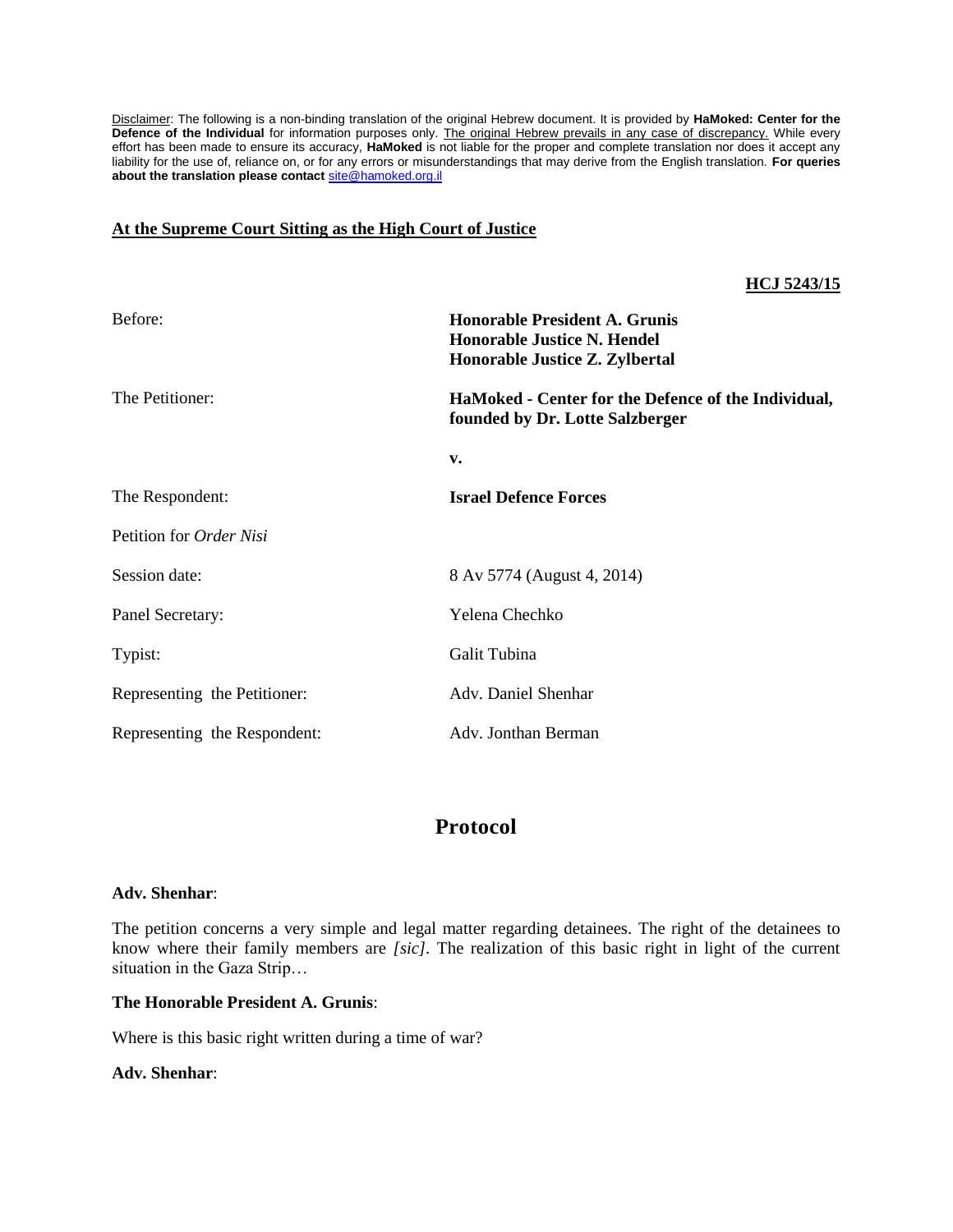Nobody expects in the current situation in Gaza that the respondent will transfer information to the detainees' families within two hours or so, as is normally done in Gaza. This is not the expectation. If the ground phase commenced less than two weeks ago, we would expect that by this time the families would be informed that their loved ones are incarcerated in Israel.

# **The Honorable President A. Grunis**:

I ask what is your standing?

## **Adv. Shenhar**:

HaMoked for the Defence of the Individual. As noted in section 9 of the petition, we can transfer the information which is essential information to the detainees' families in the Gaza Strip.

## **The Honorable Justice Z. Zylbertal:**

Once you have a specific case and you are indeed the address you know who to turn to. Once you have a question you turn and receive an answer. Isn't it far and beyond what can be expected. If there was no response it would have been a different matter, but this is not the situation. You want to receive a status the legal basis of which is unclear, a kind of a Red Cross which concentrates all names and the state is obligated to transfer.

## **Adv. Shenhar**:

The obligation is towards the families. The situation in Gaza, I assume that your honors are aware of the situation. They cannot know where their loved ones are. They cannot know whether their loved ones are buried under the ruins.

## **The Honorable Justice Z. Zylbertal:**

In any event counsel knows that there is a way to contact you. They contact an organization in Gaza and they contact you.

#### **Adv. Shenhar**:

There is no connection with the organizations in Gaza right now. I hear things from the media. We are concerned with a situation in which half million people left their homes. We have the connection with the organizations in Gaza which would enable the families…

#### **The Honorable President A. Grunis**:

Counsel says that there is no connection. If there is no connection they will not notify. Once there is a specific request it will be responded. This is what the State says.

#### **Adv. Shenhar**:

If there is no specific case we are of the opinion that the law is breached. There are judgments.

## **The Honorable President A. Grunis**:

This court never addressed such judgments of this court. Maybe we should compare it to the situation within Israel?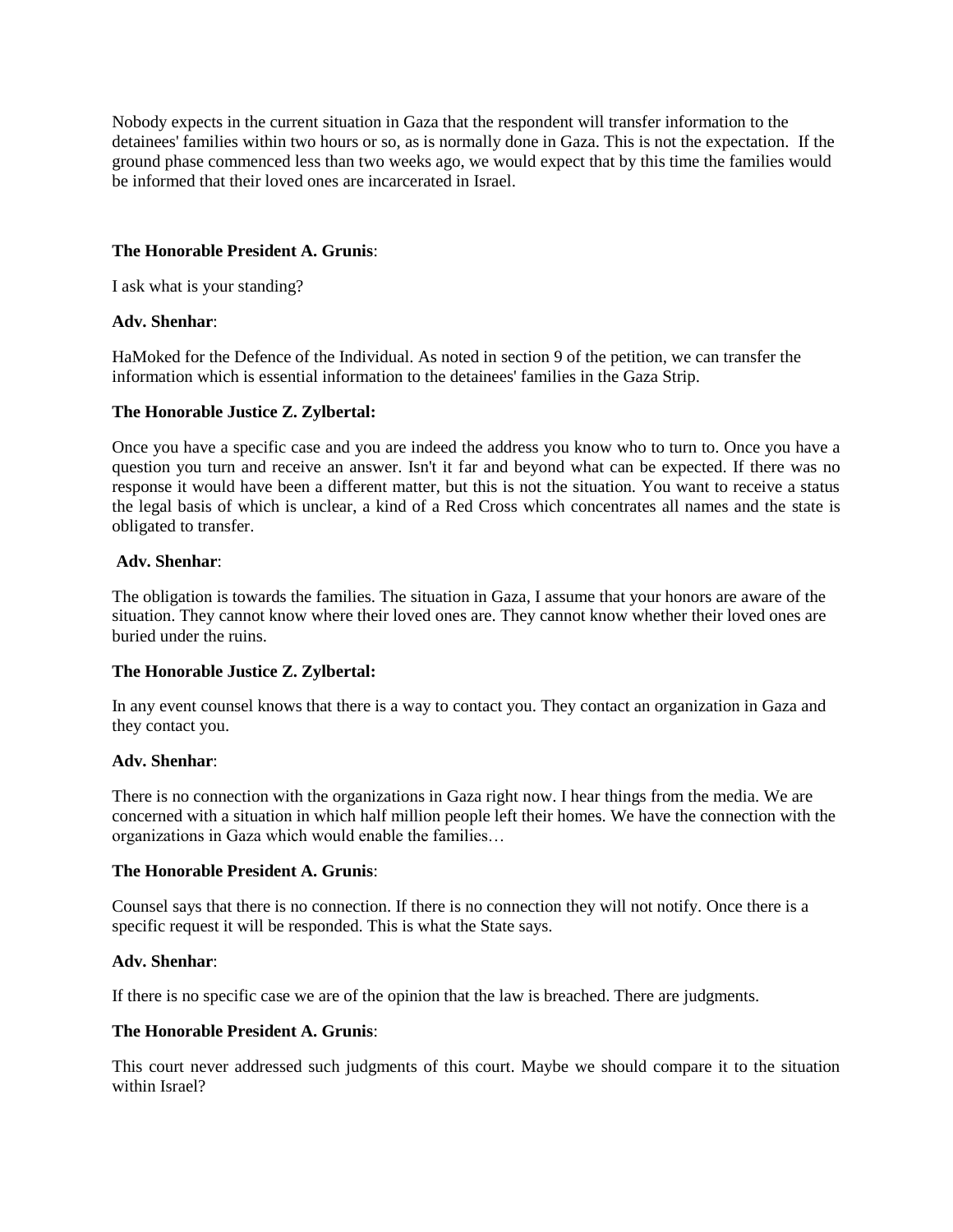# **Adv. Shenhar**:

We are aware of the difficult situation.

## **The Honorable President A. Grunis**:

You are not aware that the same law should also be applied during a military operation in Gaza.

#### **Adv. Shenhar**:

The International Red Cross receives such requests only 12 days after the detention. This is too long. There is no one who fulfills this role.

# **The Honorable Justice Hendel**:

You should have requested to shorten the period. I am not saying that we would have accepted it.

## **Adv. Shenhar**:

The International Red Cross awaits the list.

## **The Honorable President A. Grunis**:

Counsel does not represent anyone other than the organization on behalf of which it appears here. Had he represented anyone he would have joined him as a petitioner.

#### **Adv. Shenhar**:

We are concerned with many families which were detained and dispersed all over.

## **The Honorable President A. Grunis**:

If the Red Cross established 12 days, why does the State of Israel go beyond this towards an organization which has no power of attorney from any person or family. If you had [a power of attorney] you would have filed the petition on their behalf.

#### **Adv. Shenhar**:

We only want to transfer the information to the families, The right belongs to the families and there is an obligation to transfer the information to them.

## **The Honorable Justice Z. Zylbertal**:

12 days is the maximum or is it always 12 days?

#### **Adv. Berman**:

The State of Israel does much more than it is obligated to do by law.

## **The Honorable Justice Z. Zylbertal**:

Can counsel receive information from the Red Cross?

## **Adv. Berman**:

The Red Cross has clear working principles and it is privileged.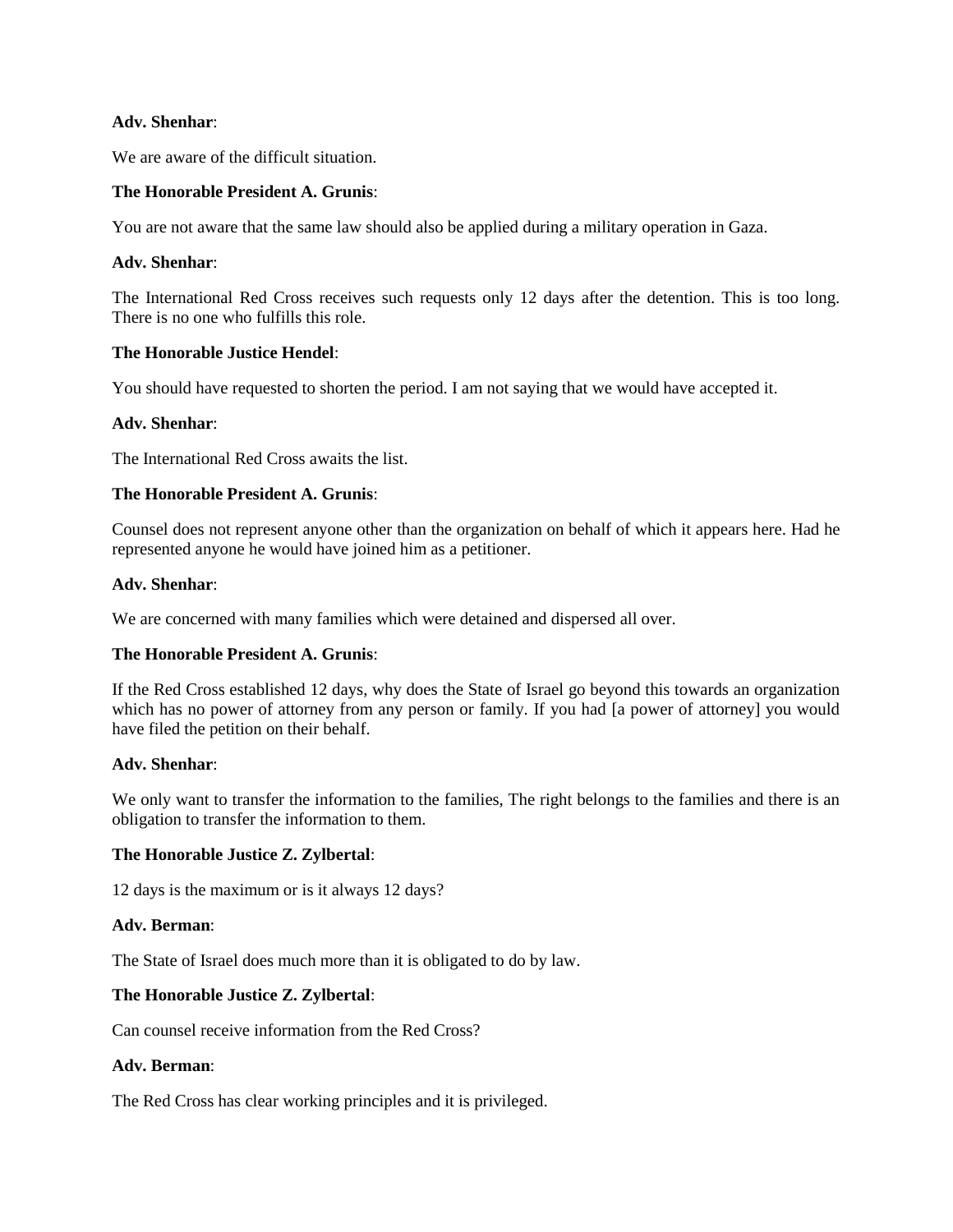## **The Honorable Justice N. Hendel**:

And the 12 day period, where did it come from?

#### **Adv. Berman**:

My colleague referred to what he referred. I cannot refer to this connection. If our position is requested, I would also like to respond to the arguments and allegations made herein including the specific response which was given and the notice which is actually given to detainees who were detained by the State of Israel. As specified in our response, we noted that anyone who is transferred to the criminal track, anyone held for a period of time which is not short is transferred to the criminal track, and accordingly notice is given to the families in Gaza. The situation in Gaza is clear. Nobody claims to have lost contact with them for unclear reasons. The police contacted more than 50% of the families of the criminal detainees. Beyond need, all of HaMoked's applications were responded to. We brought them with us. In all applications in which a name was mentioned, we did not require proof for a power of attorney and we were satisfied with the family's confirmation that HaMoked contacted it.

## **The Honorable President A. Grunis**:

Beyond the five applications mentioned in the petition, were there additional applications?

## **Adv. Berman**:

There were additional applications. I would like my colleague to say if there were applications which were not responded to.

#### **The Honorable President A. Grunis**:

We suggest that you accept what we heard and what was stated in the State's response, and if you have additional specific cases you should contact them and they will respond.

## **Adv. Shenhar**:

In cases in which the families have no information, information should at least be transferred to the Red Cross?

## **The Honorable Justice Z. Zylbertal**:

Counsel heard that there is a cooperation with the Red Cross. The Red Cross is incumbent to act as it knows.

## **The Honorable Justice N. Hendel**:

We are talking about considerable numbers.

## **The Honorable President A. Grunis**:

We should be precise. I understand with respect to the criminal detainees. But there are also others.

## **Adv. Berman**: